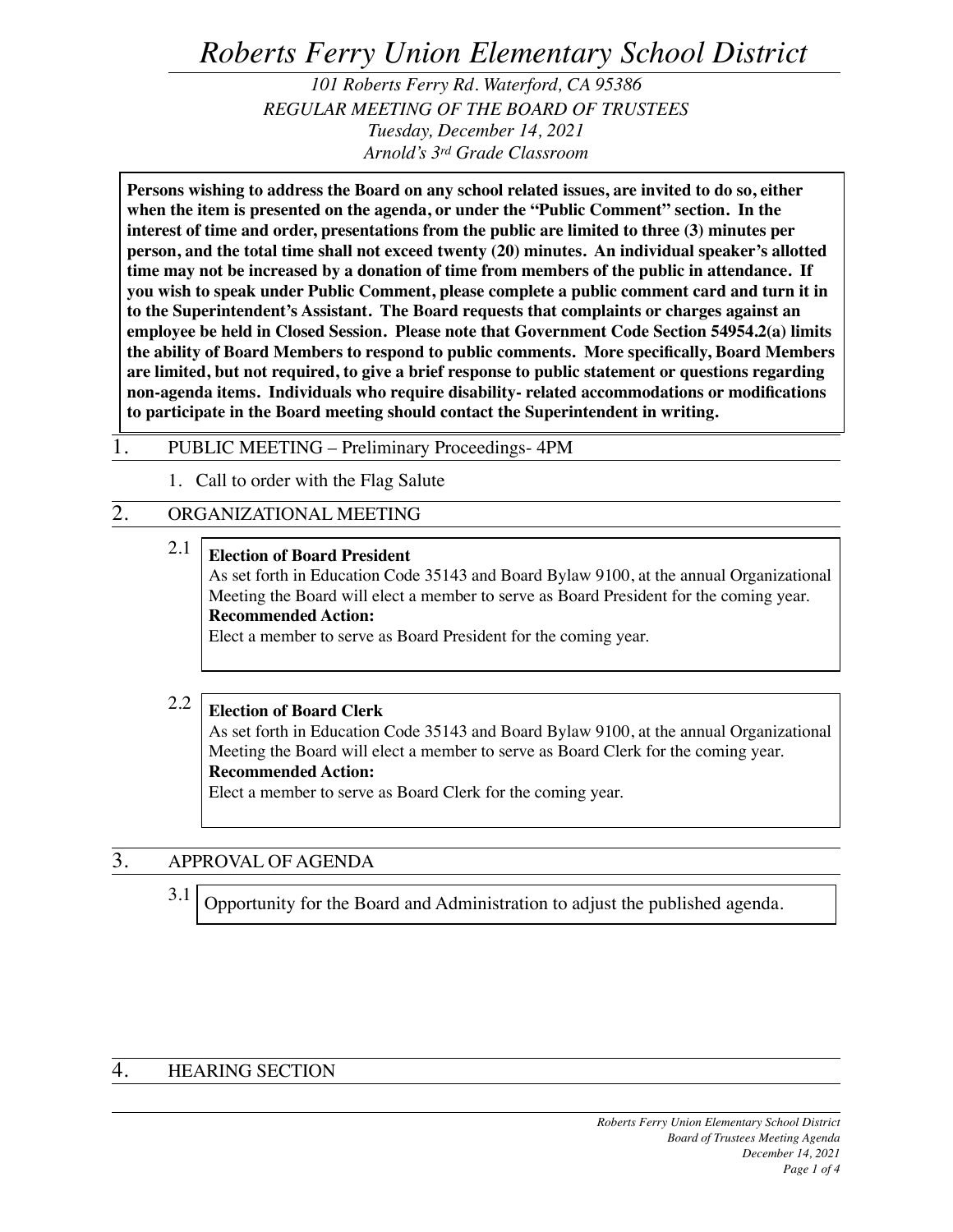#### 4.1 **Public Comments- Opportunity for the Public to Address Items Not on the Agenda**

Persons wishing to address the Board on any school related issue not listed elsewhere on the agenda are invited to do so now under the "Public Comment" item. Please note that Government Code Section 54954.2(a) limits the ability of the Board Members to respond to public comments. More specifically, Board Members are limited, but not required, to give a brief response to public statements or questions regarding non-agenda items.

### 5.0 CONSENT AGENDA - Consolidated Motion

*The purpose of Consent Agenda (Consolidated Motion) is to expedite action on routine agenda items. These items will be acted upon with one motion, second and approval of the Board, unless a member of the Board or public wishes to pull the item for individual discussion and action. All matters listed under Consent agenda are those on which the board has previously deliberated or that can be classified as routine items of business. An administrative recommendation on each item is contained in the agenda supplements. There will be no separate discussion of these items prior to the time the Board trustees votes on the motion unless members of the Board, staff, or public request specific items to be discussed* 

- 5.1 **Approval of Minutes Explanatory Statement: (Policy and Judicial Review) Attachment:** #5.1 **Recommended Action:** Approve, as presented, the minutes of November 9, 2021.
- 5.2 **Ratification of Bills and Warrants Explanatory Statement: (Finance/Facilities) Attachment:** #5.2 **Recommended Action:** Approve the ratification of warrants from November 9, 2021.

#### 6.0 DISCUSSION ITEMS

#### **Educator Effectiveness Block Grant 2021**

6.1 **Explanatory Statement:** Mr. Loretelli will discuss the Educator Effectiveness Block Grant with the Board. **Attachment:** None.

*Public Comment. Board Discussion.*

#### 6.2 **Covid 19 Plan**

**Explanatory Statement:** Mr. Loretelli will discuss the updated Covid 19 Plan with the Board.

**Attachment:** None.

*Public Comment. Board Discussion.*